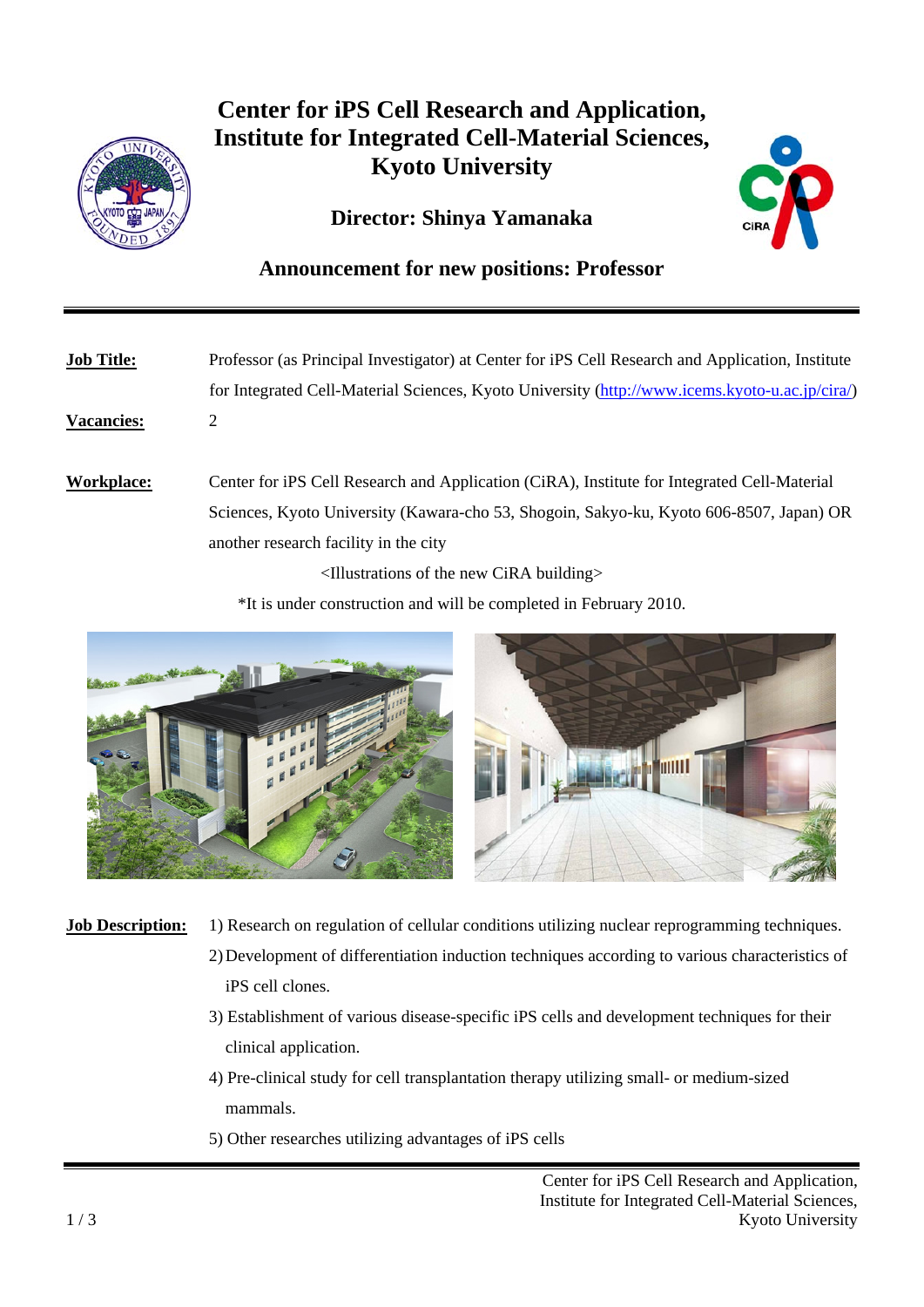|                                                 | <b>Application Guideline: Principal Investigator</b><br>Valid from June 22, 2009 until August 31, 2009                                                                                                              |
|-------------------------------------------------|---------------------------------------------------------------------------------------------------------------------------------------------------------------------------------------------------------------------|
| <b>Starting Date:</b>                           | October 2009 or after (Negotiable)                                                                                                                                                                                  |
| Pay:                                            | To be determined in accordance with Kyoto University Regulations                                                                                                                                                    |
|                                                 | <b>Application Docs:</b> 1) Curriculum vitea                                                                                                                                                                        |
|                                                 | 2) Lists of acquired research funds, publications, presentations, and patents                                                                                                                                       |
|                                                 | 3) A brief summary of scientific achievements (3-10 pages)                                                                                                                                                          |
|                                                 | 4) Research plan (3-10 pages).                                                                                                                                                                                      |
|                                                 | Please state your research policy and targets at CiRA for the period of 5 years                                                                                                                                     |
|                                                 | *Please be advised that your application documents will NOT be returned to you.                                                                                                                                     |
| <b>Application Deadline:</b><br>August 31, 2009 |                                                                                                                                                                                                                     |
|                                                 | <b>Screening Process:</b> Candidates will be screened based on application documents submitted and by an interview<br>(or a series of interviews) as needed. Candidates will be notified of the results in writing. |
| <b>Notes:</b>                                   | If hired:                                                                                                                                                                                                           |
|                                                 | 1) You will be a professor in accordance with Kyoto University Regulations.                                                                                                                                         |
|                                                 | 2) Whereas you may be appointed as an associate professor according to your experience and                                                                                                                          |
|                                                 | achievement, you are surely an individual principle investigator, and there is a possibility                                                                                                                        |
|                                                 | to be promoted to professor after hired as an associate professor.                                                                                                                                                  |
|                                                 | 3) Your work will be assessed in 2014 by the internal and external evaluation committees, and                                                                                                                       |
|                                                 | you may then receive some advice on your research policy and targets. In case of poor                                                                                                                               |
|                                                 | achievement by then, you are possibly to be transferred to a different department in the<br>center.                                                                                                                 |
|                                                 | You are expected to read the "Message from the Director" posted on the homepage of CiRA's                                                                                                                           |
|                                                 | website carefully prior to submitting your application documents. The above "4) Research                                                                                                                            |
|                                                 | plan" should be prepared taking that into account.                                                                                                                                                                  |
| <b>Postal Address:</b>                          | Shogoin Kawara-cho 53, Sakyo-ku, Kyoto 606-8501, Japan                                                                                                                                                              |
|                                                 | CiRA Support Office,                                                                                                                                                                                                |
|                                                 | iCeMS, Kyoto University                                                                                                                                                                                             |
|                                                 |                                                                                                                                                                                                                     |